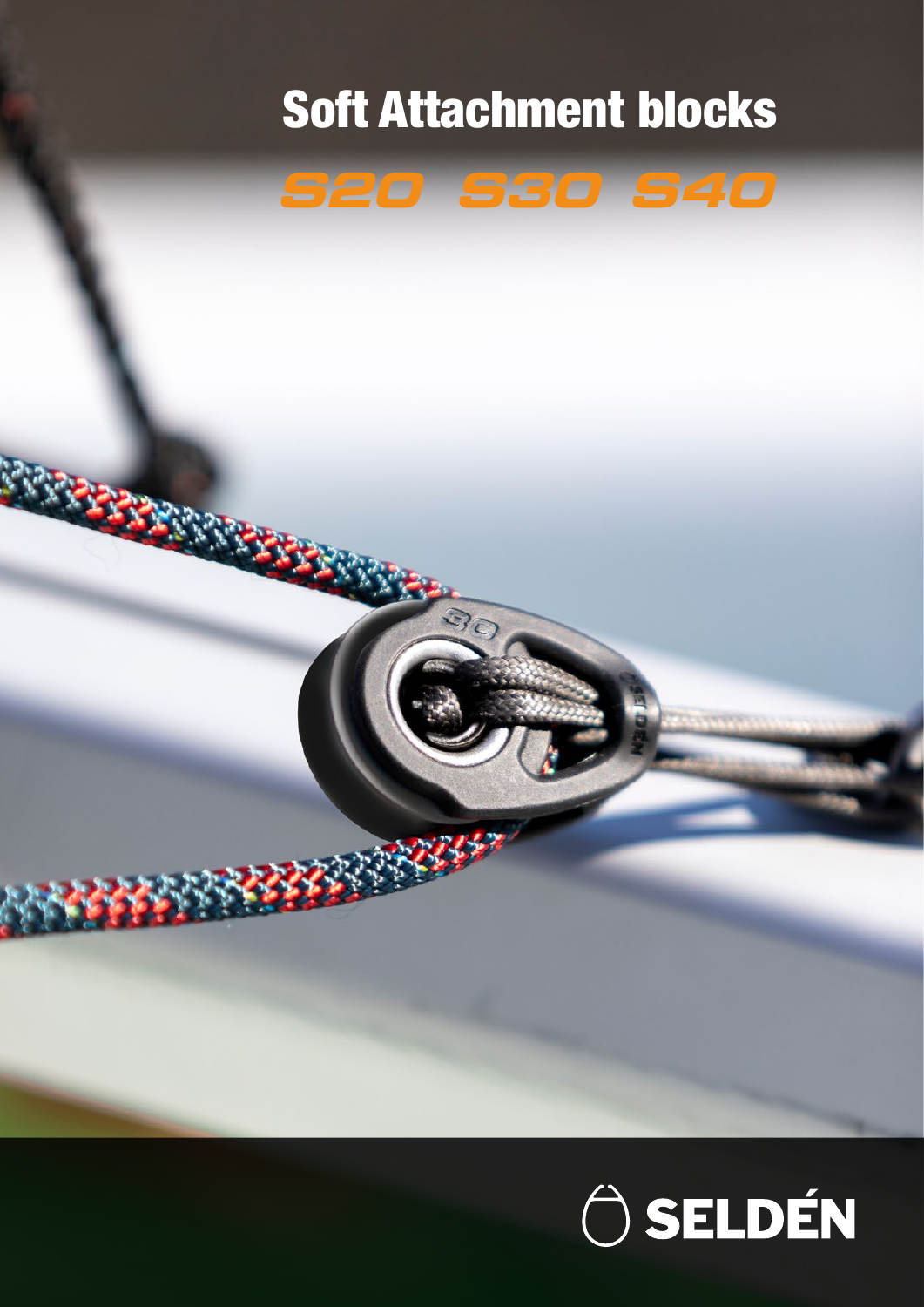## Soft Attachment blocks

Go for low friction and low weight combined with a soft and flexible assembly. Our range offers three sheave sizes. Choose between the complete assembly including a ready-made spliced loop or just the block itself for lashing.



Standard acetal sheave, ball bearings in stainless steel, loop included ( for S20 lashing only )

|            | Art. No.       | Weight,<br>g | Safe working<br>Load, kg | <b>Breaking</b><br>Load, kg | Max line size.<br>mm | <b>Characteristics</b>         |  |
|------------|----------------|--------------|--------------------------|-----------------------------|----------------------|--------------------------------|--|
| <b>S20</b> | 402-101-60-01R | 45           | 100                      | 200                         | 6                    | SS ball bearings/Acetal sheave |  |
| <b>S30</b> | 403-101-60-01R | 69           | 150                      | 300                         | 8                    | SS ball bearings/Acetal sheave |  |
| <b>S40</b> | 404-101-60-01R | 128          | 250                      | 500                         | 10                   | SS ball bearings/Acetal sheave |  |

Block insert\* and loop is available as a kit.

| For             | Art. No.                |  |  |
|-----------------|-------------------------|--|--|
| S <sub>20</sub> | 614-529R (lashing only) |  |  |
| S30             | 614-527-01R             |  |  |
| S40             | 614-528-01R             |  |  |

*\*Block insert is used for the S30 and S40 series. Registered Design 6134080 of Seldén Masts Limited.*

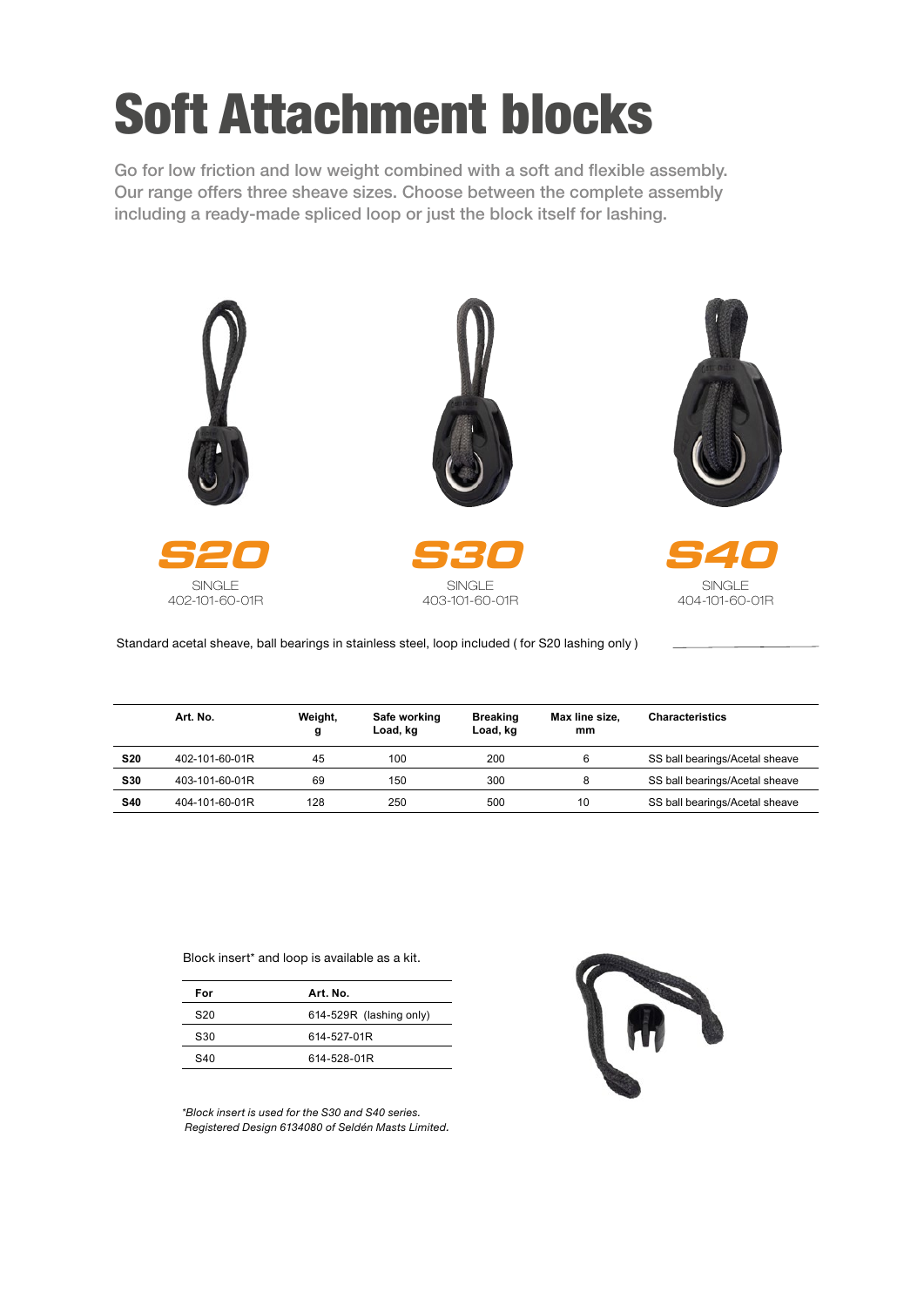

S20 Standard acetal sheave, ball bearings in stainless steel





402-101-60R 402-101-61R





403-101-60R 403-101-61R





|            | Art. No.    | Weight,<br>g | Safe working Load,<br>kg | <b>Breaking Load,</b><br>kg | Max line size,<br>mm | Max line size to<br>tie-on, mm |
|------------|-------------|--------------|--------------------------|-----------------------------|----------------------|--------------------------------|
| <b>S20</b> | 402-101-60R | 9            | 100                      | 200                         | 6                    | 4                              |
| <b>S20</b> | 402-101-61R | 16           | 100                      | 200                         | 6                    | 4                              |
| S30        | 403-101-60R | 18           | 200                      | 450                         | 8                    | 5                              |
| <b>S30</b> | 403-101-61R | 34           | 200                      | 450                         | 8                    | 5                              |
| <b>S40</b> | 404-101-60R | 47           | 250                      | 500                         | 10                   | 6                              |
| <b>S40</b> | 404-101-61R | 88           | 250                      | 500                         | 10                   |                                |